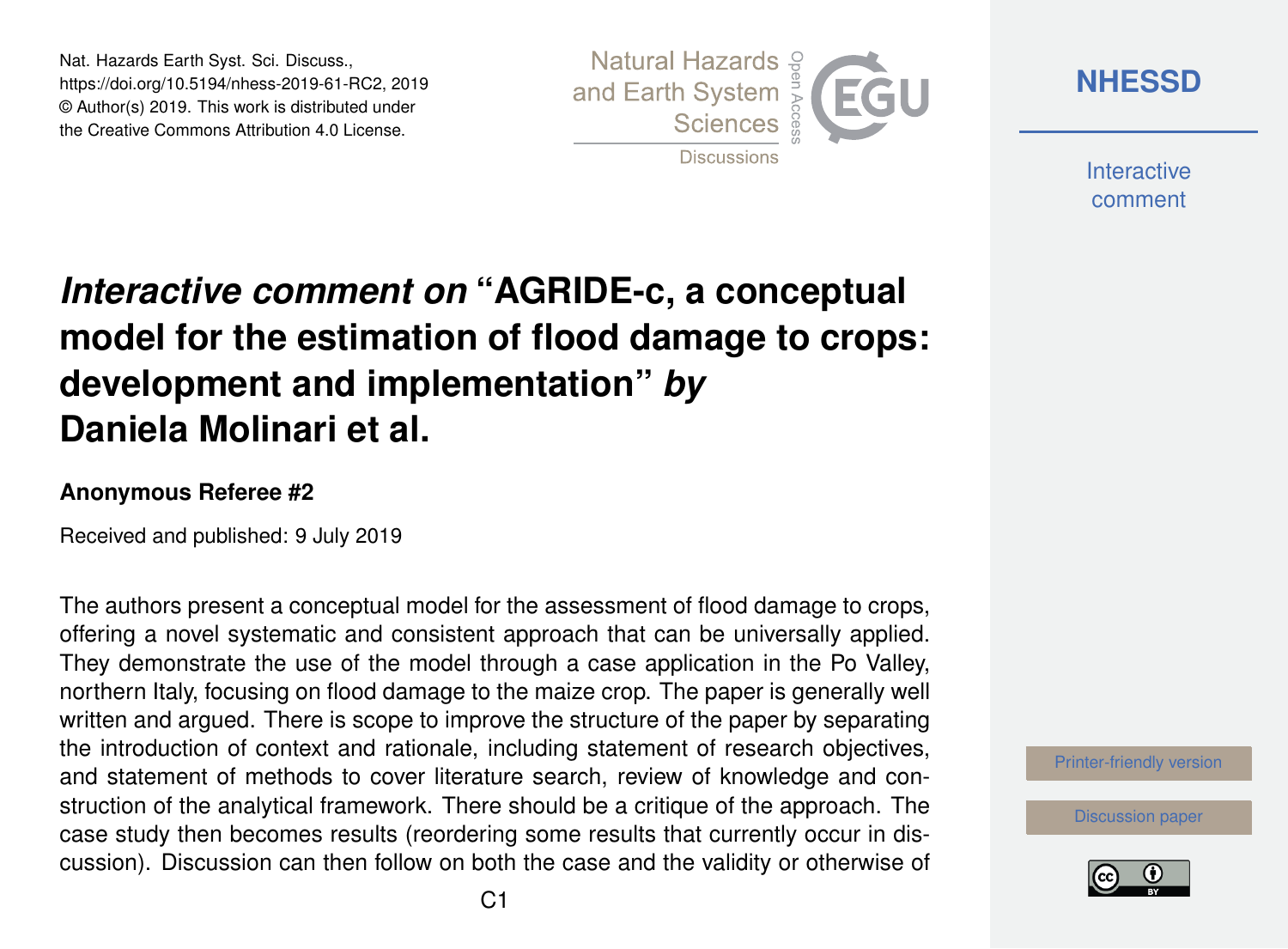generic framework. Some items currently in the conclusion, particularly on gaps/further development, can go in discussion (they appear to be recommendations). Conclusion on what has gone before can focus whether the objectives (regarding the tool, its application and its prospects ) have been met, rather than introducing new elements into discussion. The work has merit in its approach and application. However, it probably would be best to be more cautious and modest about the claims made about the comprehensiveness and novelty of the approach, and its suitability to all circumstances and contexts. The grassland /livestock and flooding complex is not referred to, nor is land drainage (see below). Further clarity on its potential application, either in cost benefit analysis of (publically funded) investments at the landscape scale in flood risk management, or in guiding individual farm-scale responses would be appropriate. The two applications are different in purpose and detail of approach. There is a difference between, for example, economic and financial appraisals. There is also a difference between ex ante appraisal and ex post evaluation, which is implied. This will support the important point made that insufficient ex post evaluation is undertaken to provide sound ex ante decisions. One particular issue requires attention, namely the importance, especially in temperate climates, of agricultural land drainage. The control of water levels in the soil, and particularly the removal of excess water and below surface 'flooding' , including during the post flood phase before field return to 'normal' is an important aspect of agricultural flood risk management and assessment . Impacts and land management responses are often driven by seasonal waterlogging and drainage problems as much as they are by surface flooding. This is certainly the case in northern Europe and North America. There should be coverage of this aspect, and the implications of not explicitly allowing for it in this model framework. Many areas of strategic importance are pump drained. Water quality, notably associated with saline flooding, a major issue in coastal and tidal areas, should be referred to with implications for costs, especially regarding remediation and subsequent year impacts. Surprising the authors do not mention climate change as a driver of concern or a factor affecting damage costs and responses. This seems an omission given the topic. Further clarity is re-

### **[NHESSD](https://www.nat-hazards-earth-syst-sci-discuss.net/)**

**Interactive** comment

[Printer-friendly version](https://www.nat-hazards-earth-syst-sci-discuss.net/nhess-2019-61/nhess-2019-61-RC2-print.pdf)

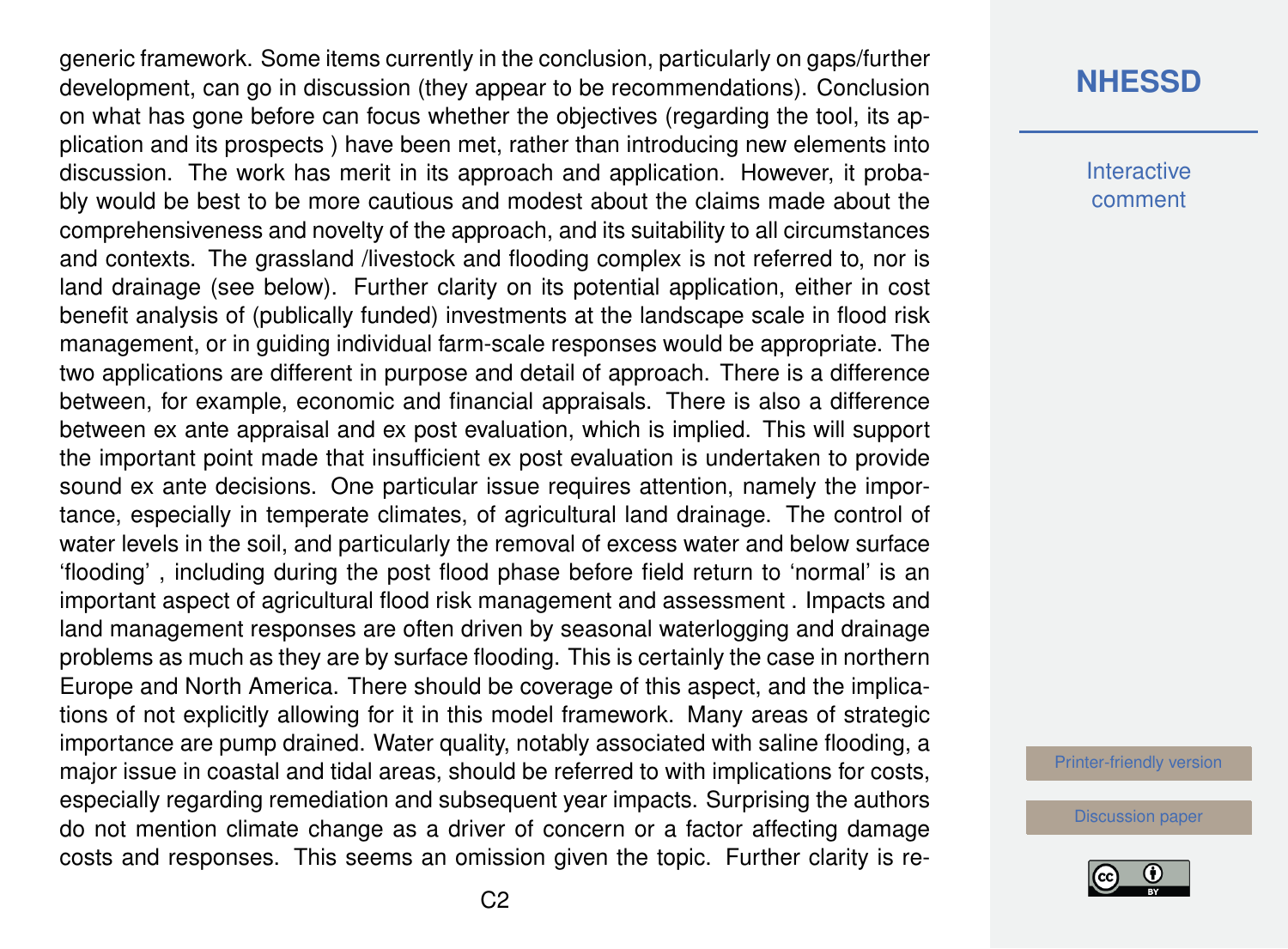quired regarding the definition of measurements of damage. A more detailed listing, upfront, of the revenue and cost related parameters would help: these emerge in the case application later on. A table would be good to summarise the main elements of cost estimation processes /assumptions/ algorithms and where they come from. In the main, the methods draws on published data from Sub-sector models of crop damage or additional costs, such as Agenias et al. What other ones are used to transfers changes in yield, revenue and cost responses? Further clarity would help regarding the use of the terms 'turnover' and 'gross profit', ie exactly what is in these terms? They are not universally applied in farm business accounting, where the terms gross output (or gross revenue), gross margin and net margin are often used. (Turnover can for example include sales from previous production periods – just to be clear). And the definition of gross profit may or may not include elements of farm level fixed costs, such as machinery and buildings costs (again to be clear, so that the methods can be generally applied). The use of 'relative' Gross profit measured at negative % values is difficult to interpret and doesn't mean a lot. On flood scenarios, the treatment presumably here is for one-off relatively infrequent flooding on a land use that is not hitherto constrained by flood exposure. An increase in flood frequency, associated with climate change for example, or withdrawal of flood defences, could lead to increased flooding with a range of outcomes, permanent abandonment, repeat annual losses or a switch to more flood tolerant land use. How are these to be handled by the model? The paper refers to spreadsheets and supplementary data containing both data and estimation methods. I had difficulty locating the spreadsheets and understanding them when I did. This is probably my fault. It would however be good to explain what is in them and how they can be reliably accessed. There is a need to strengthen the treatment of inherent variation and uncertainty in the estimates. Most are given as single values. There is some passing reference to variation in yields in the case. How is variation modelled and reported? Linked to the last point, there is a need to provide a more systematic critique of the model and the resultant damage estimates, and implications for use and improvements . At the moment this is mainly confined to the last paragraph on page

### **[NHESSD](https://www.nat-hazards-earth-syst-sci-discuss.net/)**

**Interactive** comment

[Printer-friendly version](https://www.nat-hazards-earth-syst-sci-discuss.net/nhess-2019-61/nhess-2019-61-RC2-print.pdf)